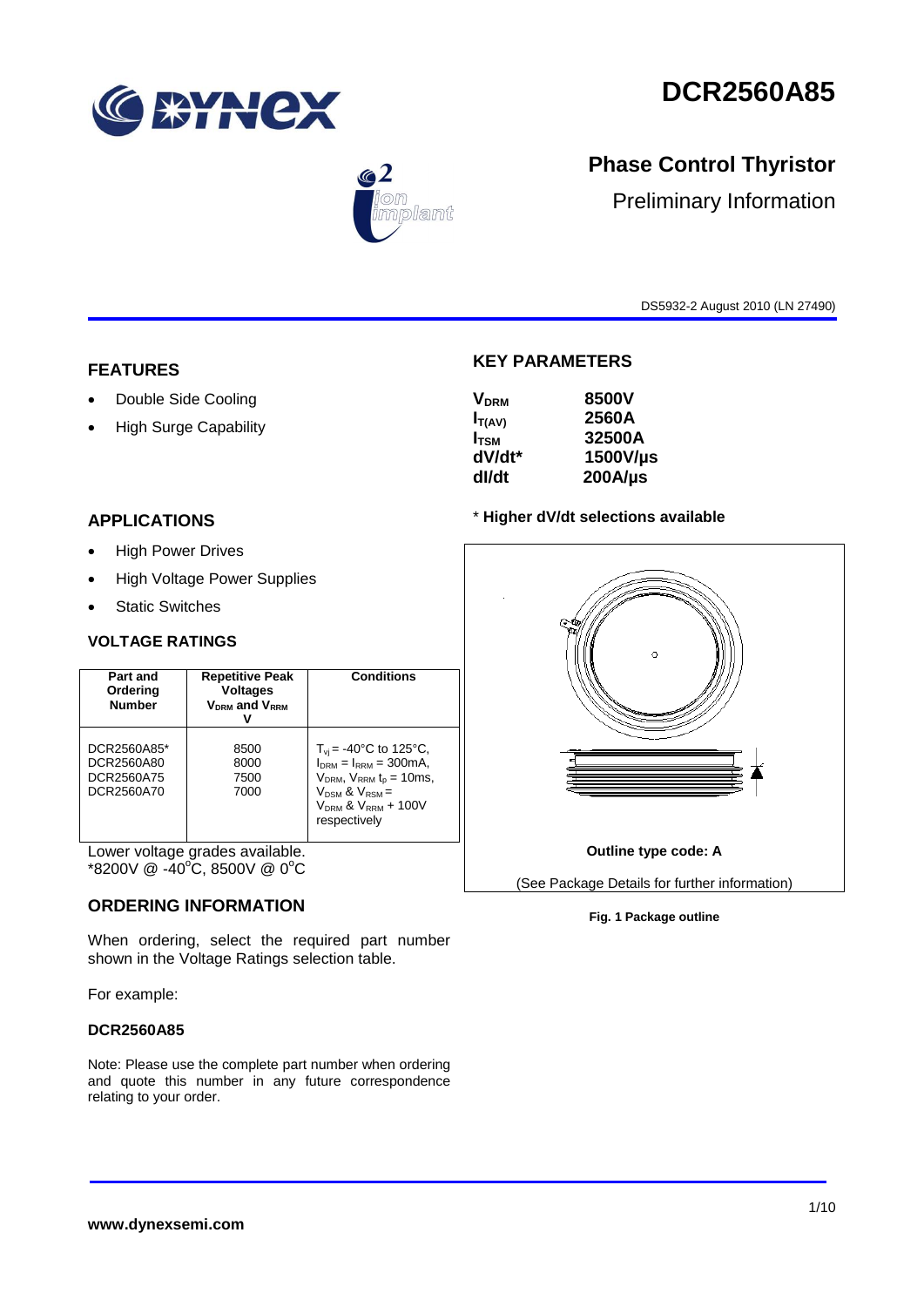



## **CURRENT RATINGS**

**Tcase = 60°C unless stated otherwise**

| Symbol              | <b>Parameter</b>                     | <b>Test Conditions</b>   | Max. | <b>Units</b> |
|---------------------|--------------------------------------|--------------------------|------|--------------|
| Double Side Cooled  |                                      |                          |      |              |
| $I_{T(AV)}$         | Mean on-state current                | Half wave resistive load | 2555 | A            |
| I <sub>T(RMS)</sub> | <b>RMS</b> value                     | -                        | 4013 | A            |
| Iτ                  | Continuous (direct) on-state current | $\overline{\phantom{0}}$ | 3710 | Α            |

#### **SURGE RATINGS**

| Symbol       | <b>Parameter</b>                        | <b>Test Conditions</b>                            | Max. | Units             |
|--------------|-----------------------------------------|---------------------------------------------------|------|-------------------|
| <b>I</b> TSM | Surge (non-repetitive) on-state current | 10ms half sine, $T_{\text{case}} = 125^{\circ}$ C | 32.5 | kA                |
| $I^2t$       | $I2t$ for fusing                        | $V_R = 0$                                         | 5.28 | MA <sup>2</sup> s |

## **THERMAL AND MECHANICAL RATINGS**

| Symbol           | <b>Parameter</b>                      | <b>Test Conditions</b>               | Min.        | Max.                     | <b>Units</b> |      |
|------------------|---------------------------------------|--------------------------------------|-------------|--------------------------|--------------|------|
| $R_{th(j-c)}$    | Thermal resistance – junction to case | Double side cooled<br>DC             |             |                          | 0.00603      | °C/W |
|                  |                                       | Single side cooled                   | Anode DC    |                          | 0.01024      | °C/W |
|                  |                                       |                                      | Cathode DC  | $\overline{\phantom{a}}$ | 0.01467      | °C/W |
| $R_{th(c-h)}$    | Thermal resistance – case to heatsink | Double side<br>Clamping force 83.0kN |             | $\blacksquare$           | 0.001        | °C/W |
|                  |                                       | (with mounting compound)             | Single side |                          | 0.002        | °C/W |
| $T_{\rm vj}$     | Virtual junction temperature          | <b>Blocking VDRM / VRRM</b>          |             |                          | 125          | °C   |
| $T_{\text{stg}}$ | Storage temperature range             |                                      |             | $-55$                    | 125          | °C   |
| $F_m$            | Clamping force                        |                                      |             | 74.0                     | 91.0         | kN   |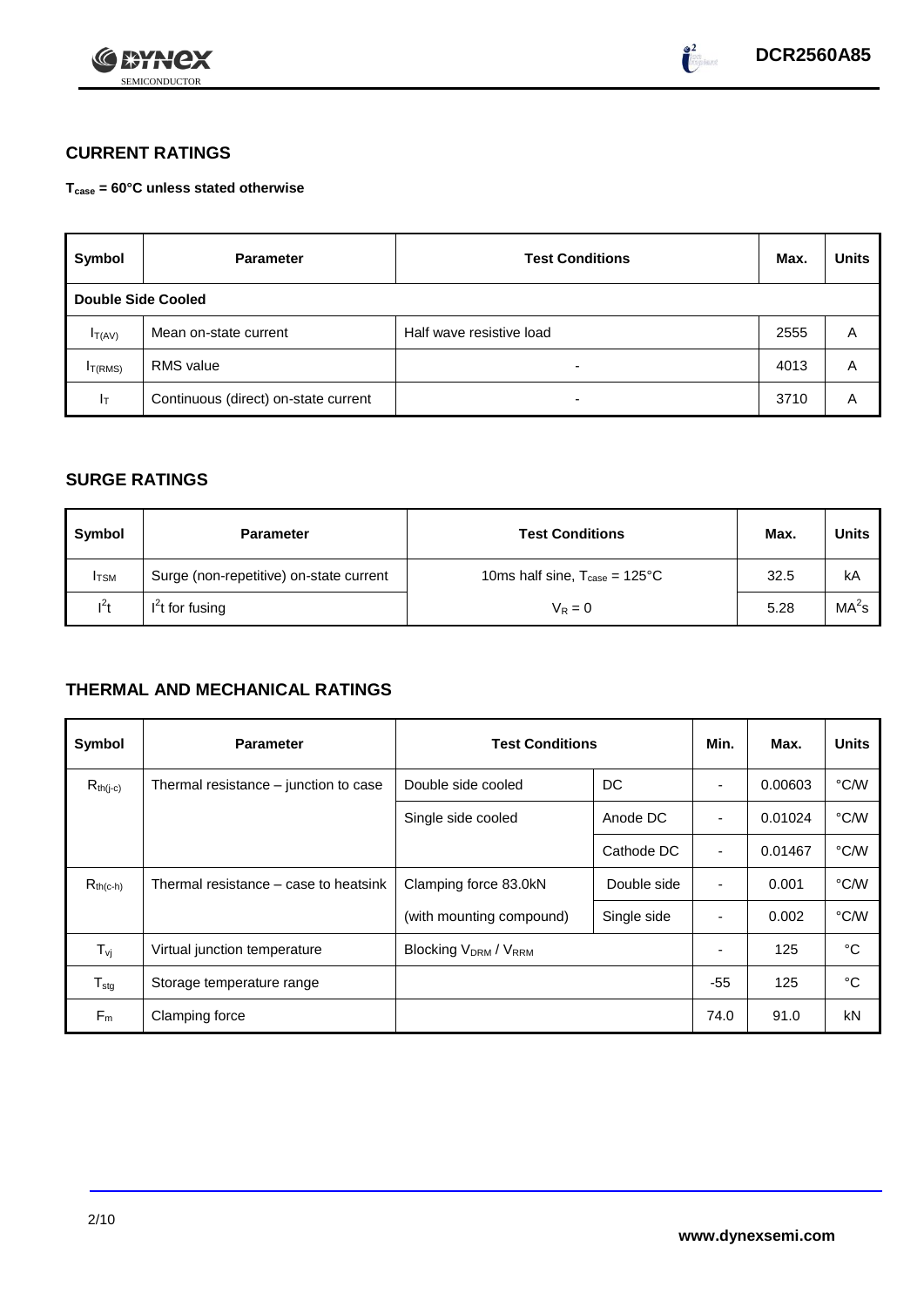



## **DYNAMIC CHARACTERISTICS**

| Symbol            | <b>Parameter</b>                              | <b>Test Conditions</b>                                                                                     |                 | Min.                     | Max. | <b>Units</b> |
|-------------------|-----------------------------------------------|------------------------------------------------------------------------------------------------------------|-----------------|--------------------------|------|--------------|
| <b>IRRM</b> /IDRM | Peak reverse and off-state current            | At $V_{RRM}/V_{DRM}$ , $T_{case} = 125^{\circ}C$                                                           |                 | $\overline{\phantom{a}}$ | 300  | mA           |
| dV/dt             | Max. linear rate of rise of off-state voltage | To 67% $V_{DRM}$ , T <sub>j</sub> = 125°C, gate open                                                       |                 | ۰                        | 1500 | $V/\mu s$    |
| dl/dt             | Rate of rise of on-state current              | From 67% $V_{DRM}$ to 2x $I_{T(AV)}$                                                                       | Repetitive 50Hz | ÷,                       | 100  | $A/\mu s$    |
|                   |                                               | Gate source 30V, 10 $\Omega$ ,                                                                             | Non-repetitive  | ÷,                       | 200  | $A/\mu s$    |
|                   |                                               | $t_r$ < 0.5µs, T <sub>i</sub> = 125°C                                                                      |                 |                          |      |              |
| $V_{T(TO)}$       | Threshold voltage - Low level                 | 500 to 1600A at $T_{\text{case}} = 125^{\circ}C$                                                           |                 | $\overline{\phantom{a}}$ | 0.9  | V            |
|                   | Threshold voltage - High level                | 1600 to 4000A at $T_{\text{case}} = 125^{\circ} \text{C}$                                                  |                 | ÷,                       | 1.18 | $\vee$       |
| $r_{\text{T}}$    | On-state slope resistance - Low level         | 500A to 1600A at $T_{\text{case}} = 125^{\circ}C$                                                          |                 |                          | 0.65 | $m\Omega$    |
|                   | On-state slope resistance - High level        | 1600A to 4000A at $T_{\text{case}} = 125^{\circ}$ C                                                        |                 |                          | 0.46 | $m\Omega$    |
| $t_{\text{qd}}$   | Delay time                                    | $V_D = 67\%$ V <sub>DRM</sub> , gate source 30V, 10 $\Omega$                                               |                 | ٠                        | 3    | μs           |
|                   |                                               | $t_r = 0.5 \mu s$ , T <sub>i</sub> = 25°C                                                                  |                 |                          |      |              |
| $t_{\alpha}$      | Turn-off time                                 | $I_T = 3000A$ , $T_i = 125^{\circ}C$ ,<br>$V_R = 200V$ , dl/dt = 1A/µs,                                    |                 |                          | 1000 | μs           |
|                   |                                               | $dV_{DR}/dt = 20V/\mu s$ linear                                                                            |                 |                          |      |              |
| $Q_S$             | Stored charge                                 | $I_T = 3000A$ , $T_i = 125^{\circ}C$ , dl/dt - 1A/µs,<br>$V_{\text{Rpeak}}$ ~5100V, $V_{\text{R}}$ ~ 3400V |                 | 5150                     | 7950 | μC           |
| $I_L$             | Latching current                              | $T_i = 25^{\circ}C$ , $V_D = 5V$                                                                           |                 | $\overline{\phantom{0}}$ | 3    | A            |
| Īн                | Holding current                               | $T_i = 25^{\circ}C$ , $R_{G-K} = \infty$ , $I_{TM} = 500A$ , $I_T = 5A$                                    |                 |                          | 300  | mA           |
|                   |                                               |                                                                                                            |                 |                          |      |              |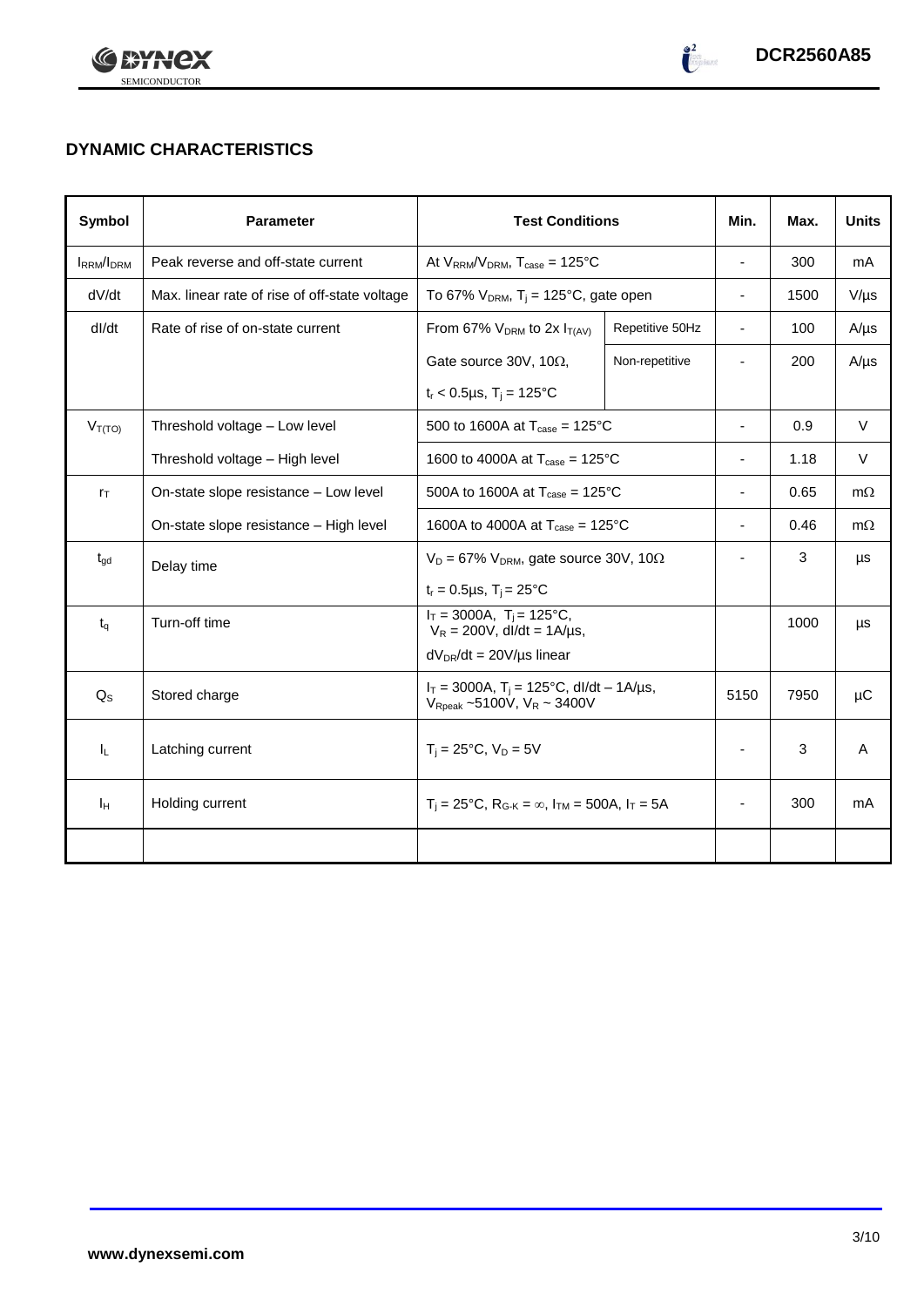



### **GATE TRIGGER CHARACTERISTICS AND RATINGS**

| Symbol          | <b>Parameter</b>         | <b>Test Conditions</b>                       | Max. | <b>Units</b> |
|-----------------|--------------------------|----------------------------------------------|------|--------------|
| V <sub>GT</sub> | Gate trigger voltage     | $V_{DRM} = 5V$ , $T_{case} = 25^{\circ}C$    | 1.5  | V            |
| $\rm V_{GD}$    | Gate non-trigger voltage | At 50% $V_{DRM}$ , $T_{case} = 125^{\circ}C$ | 0.4  | V            |
| Iст             | Gate trigger current     | $V_{DRM} = 5V$ , $T_{case} = 25^{\circ}C$    | 400  | mA           |
| IGD             | Gate non-trigger current | At 50% $V_{DRM}$ , $T_{case} = 125^{\circ}C$ | 10   | mA           |

#### **CURVES**



**Fig.2 Maximum & minimum on-state characteristics**

**V<sub>TM</sub> EQUATION** 

Where 
$$
A = -0.224010
$$

\n $B = 0.1725829$ 

\n $C = 0.000292$ 

\n $D = 0.01039$ 

\nthese values are valid for  $T_j = 125^\circ \text{C}$  for  $I_T$  500A to 4200A

 $V_{TM} = A + BIn (I_T) + C.I_T + D.\sqrt{I_T}$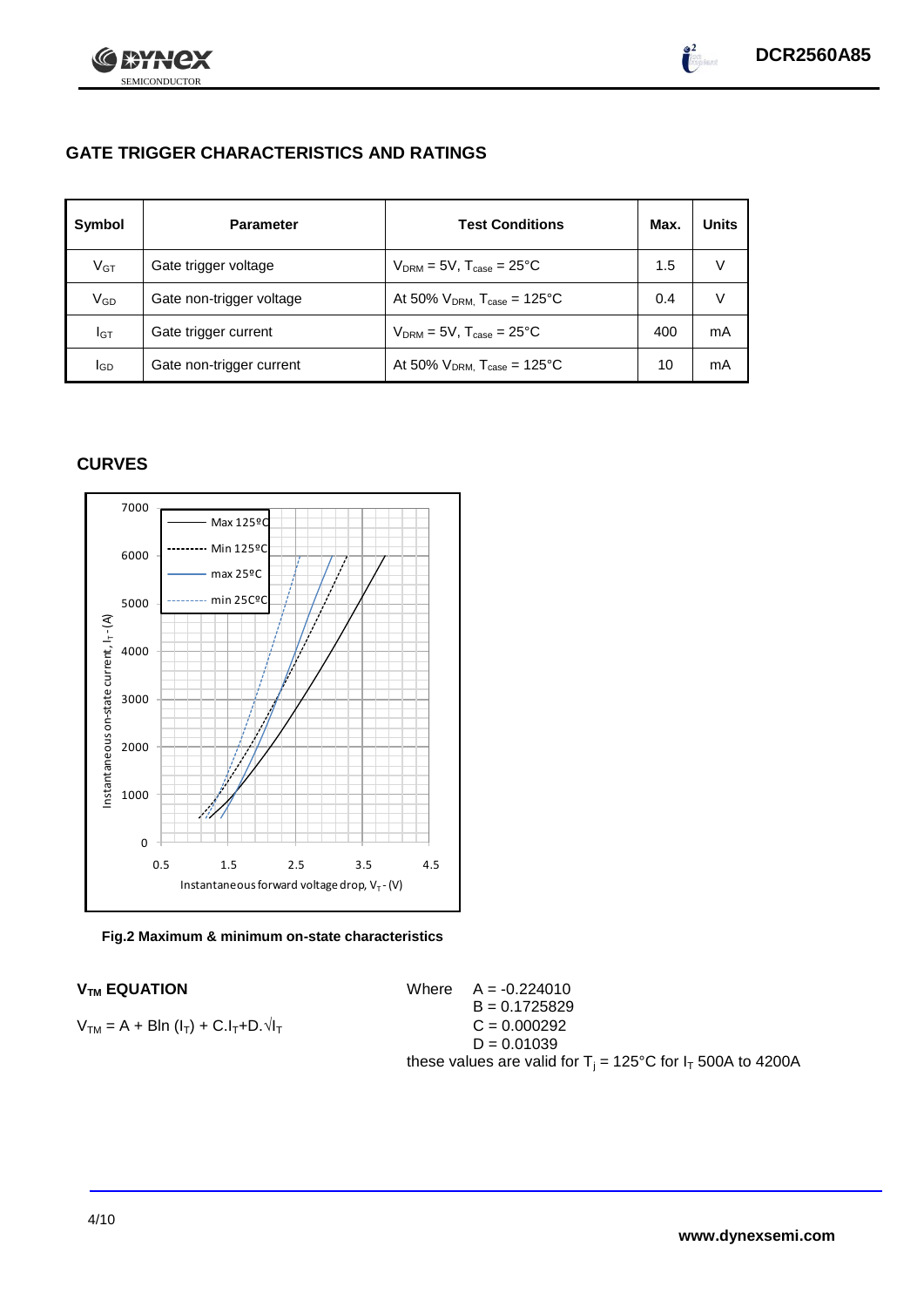





**double side cooled – sine wave**



 1000 2000 3000 4000 5000 Mean on-state current,  $I_{T(A \vee)}$  - (A)

**DCR2560A85**

 $\int_0^2$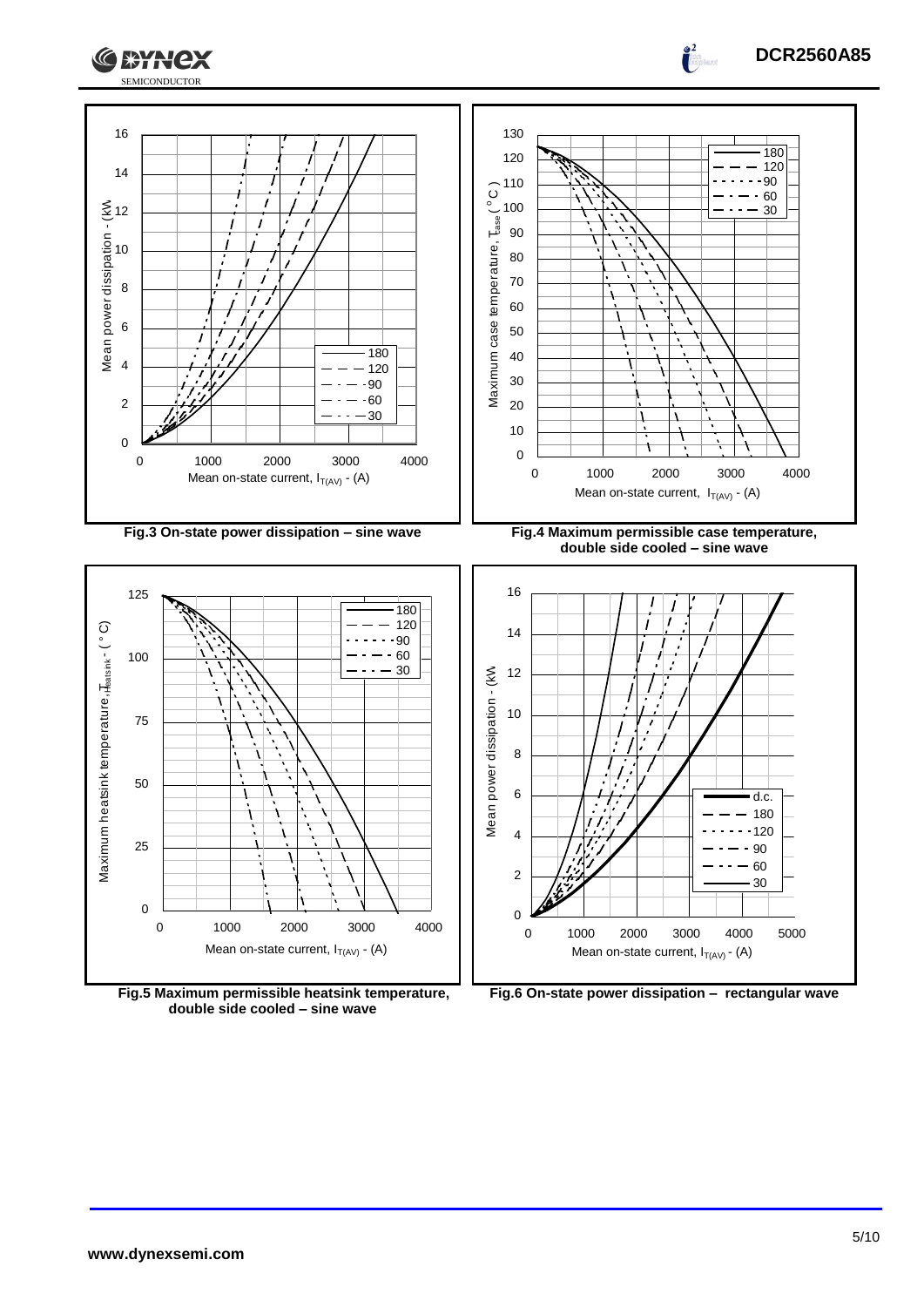



|                  | Double side cooling |       | Anode Side Cooling |                     |       |                  |       | Cathode Sided Cooling |  |  |  |                     |
|------------------|---------------------|-------|--------------------|---------------------|-------|------------------|-------|-----------------------|--|--|--|---------------------|
|                  | $\Delta Z_{th}$ (z) |       |                    | $\Delta Z_{th}$ (z) |       |                  |       |                       |  |  |  | $\Delta Z_{th}$ (z) |
| $\theta^{\circ}$ | sine.               | rect. | $\theta^{\circ}$   | sine.               | rect. | $\theta^{\circ}$ | sine. | rect.                 |  |  |  |                     |
| 180              | 0.44                | 0.31  | 180                | 0.42                | 0.30  | 180              | 0.42  | 0.30                  |  |  |  |                     |
| 120              | 0.49                | 0.43  | 120                | 0.47                | 0.41  | 120              | 0.47  | 0.41                  |  |  |  |                     |
| 90               | 0.55                | 0.49  | 90                 | 0.52                | 0.46  | 90               | 0.52  | 0.46                  |  |  |  |                     |
| 60               | 0.60                | 0.55  | 60                 | 0.57                | 0.52  | 60               | 0.57  | 0.52                  |  |  |  |                     |
| 30               | 0.64                | 0.61  | 30                 | 0.61                | 0.58  | 30               | 0.60  | 0.58                  |  |  |  |                     |
| 15               | 0.66                | 0.64  | 15                 | 0.62                | 0.61  | 15               | 0.62  | 0.60                  |  |  |  |                     |
|                  |                     |       |                    |                     |       |                  |       |                       |  |  |  |                     |



**DCR2560A85**

 $\overline{a}$ 

 $\overline{2}$ 

 $\Omega$  $0.001$ 

 $0.1$ 

 $\mathbf{1}$ 

Time (s)

10

100

 $0.01$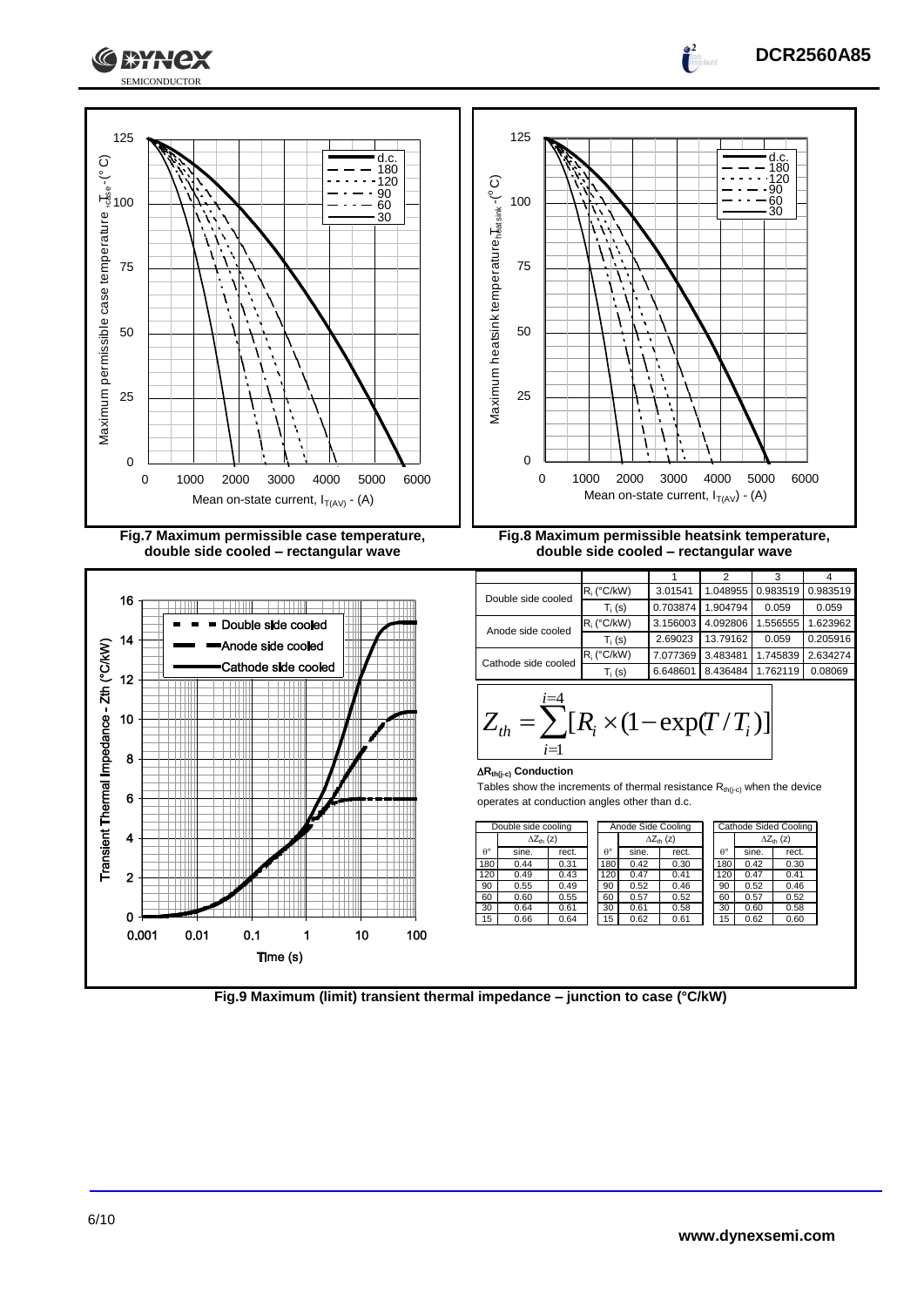





**DCR2560A85**

 $\frac{2}{\pi}$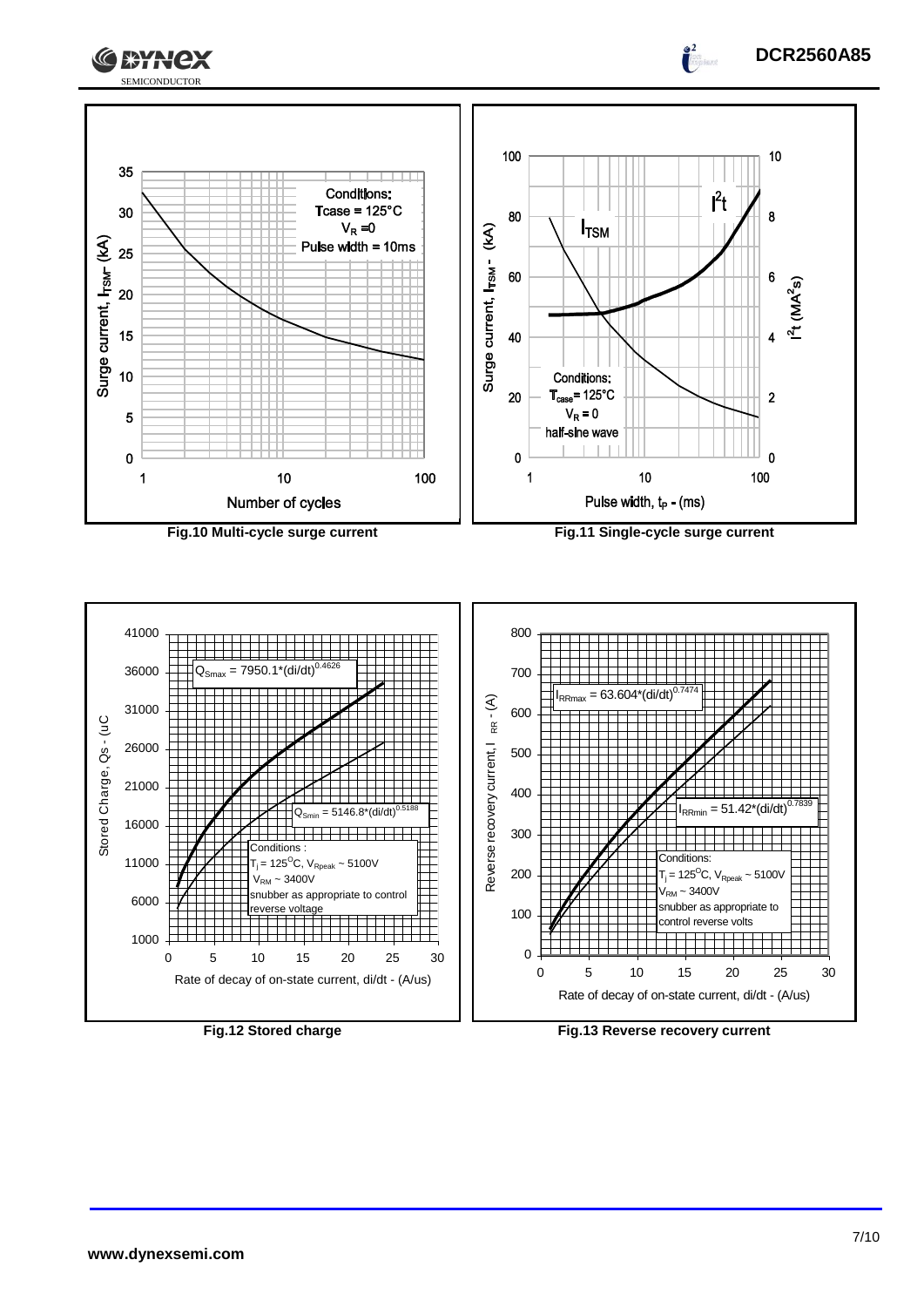

**Fig14 Gate Characteristics**



**Fig. 15 Gate characteristics**

**DCR2560A85**

 $\int_0^2$ 

**CEYNEX**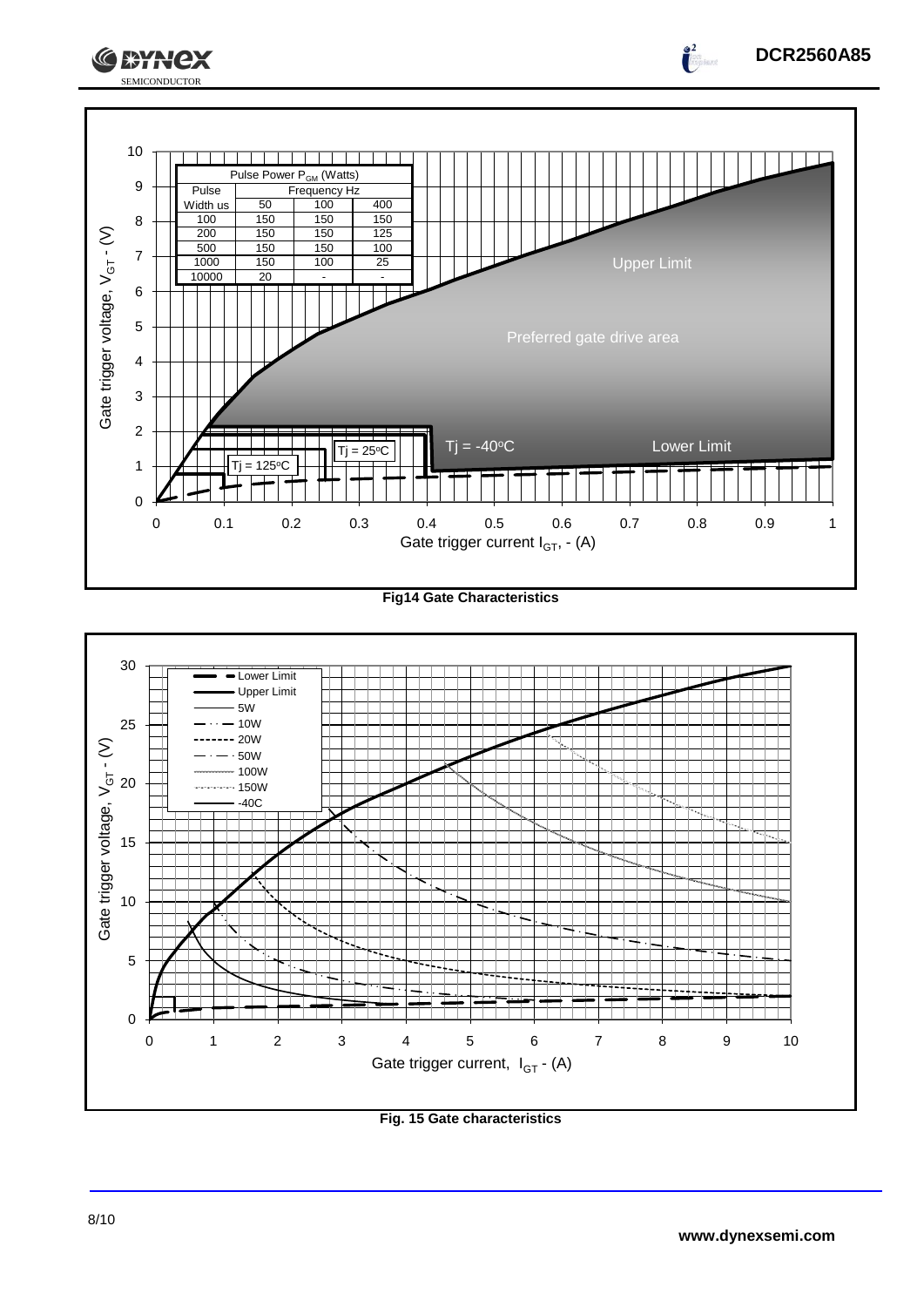

 $\frac{2}{\sqrt{2}}$ 

#### **PACKAGE DETAILS**

For further package information, please contact Customer Services. All dimensions in mm, unless stated otherwise. DO NOT SCALE.



**Fig.16 Package outline**